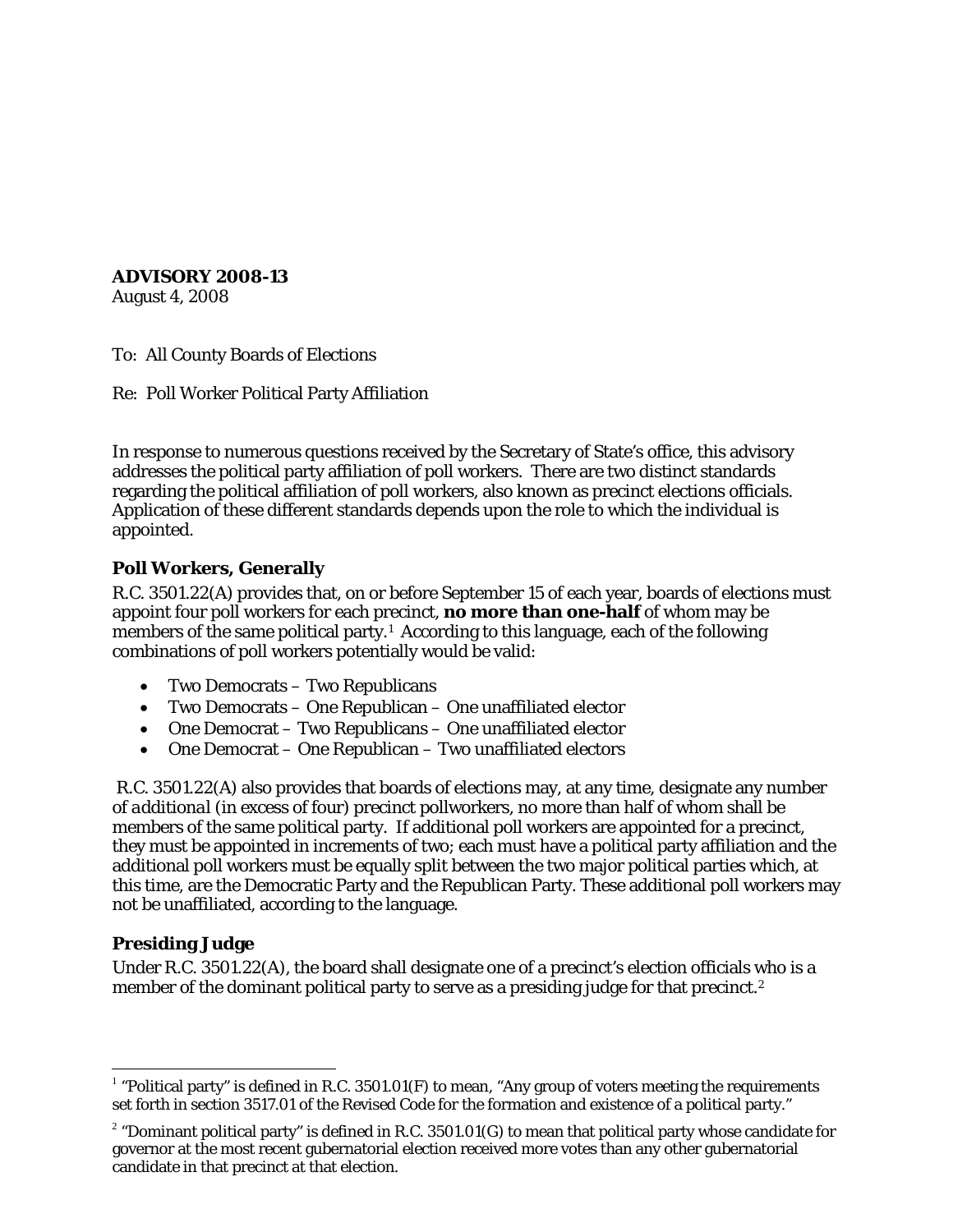If you have any questions about this advisory, you may contact the elections attorney assigned to your board by email or via telephone at (614) 466-2585.

Sincerely,

Jennifer Brunner